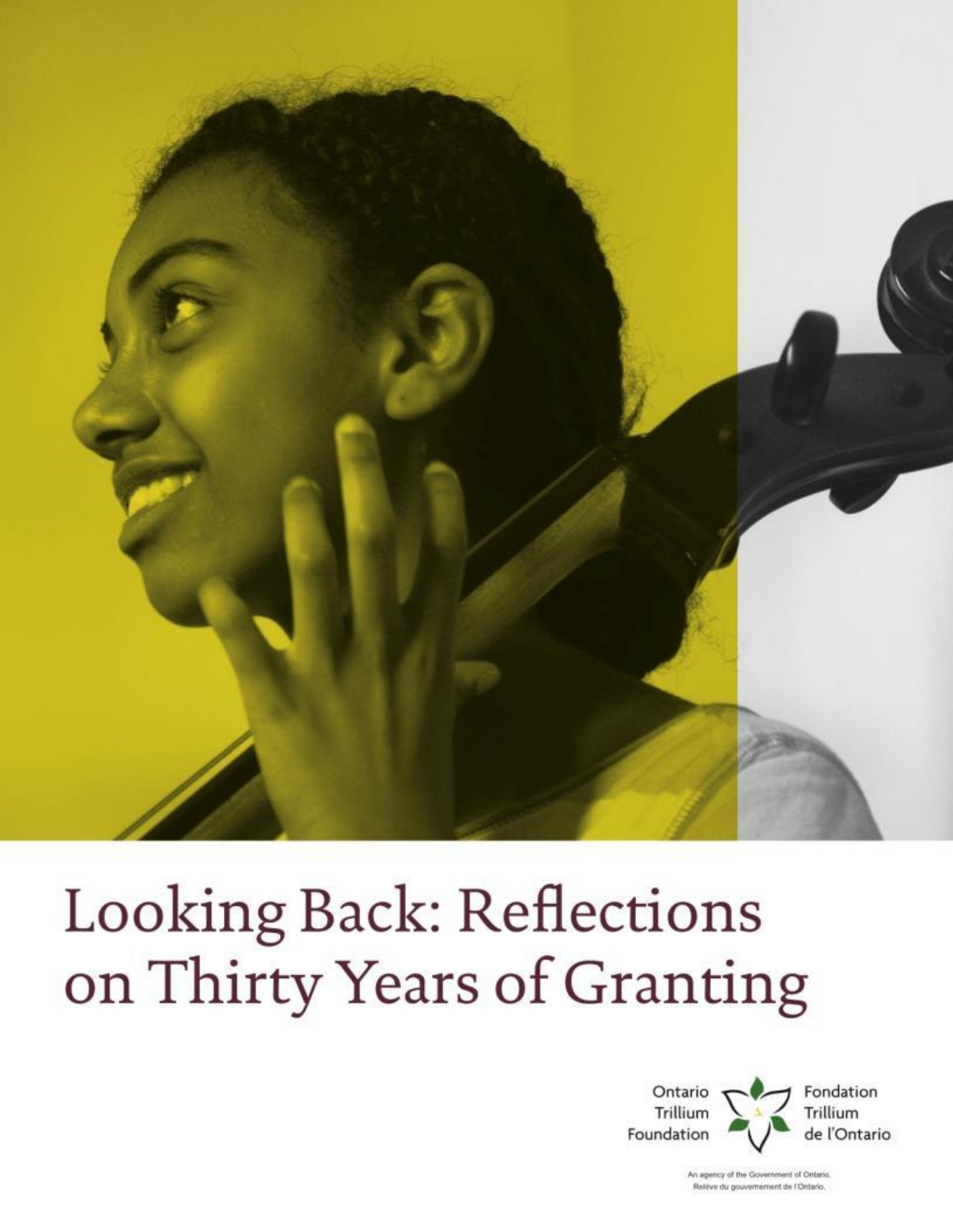

This year, the Ontario Trillium Foundation (OTF) celebrates thirty years of granting. The Foundation is using this important milestone to reflect on successes, challenges, and lessons learned over the past three decades, as well as to look forward to the next phase of its evolution.

As part of this process, a series of interviews and focus groups with key Foundation stakeholders were held, including current and former staff members, volunteers, board members, grantees, and leaders in the not-for-profit sector and at other foundations. While this process captured the perspectives of over fifty individuals, it was not intended to be a formal evaluation of the Foundation's activities. Rather, it is intended to capture compelling snapshots and related insights on the history, accomplishments, journey, and impact of the Ontario Trillium Foundation.

OTF's significant history laid the grounds for an arm's length government agency that has since grown to become Canada's leading grant-maker. Along the way, OTF has supported a breadth of community-based organizations across multiple sectors in all regions of the province. It has been able to leverage its key strengths and assets, including its financial, human, and strategic capital, to create lasting impact across the province. During that time, however, it has also had to face challenges of communicating its value and navigating its relationship with government.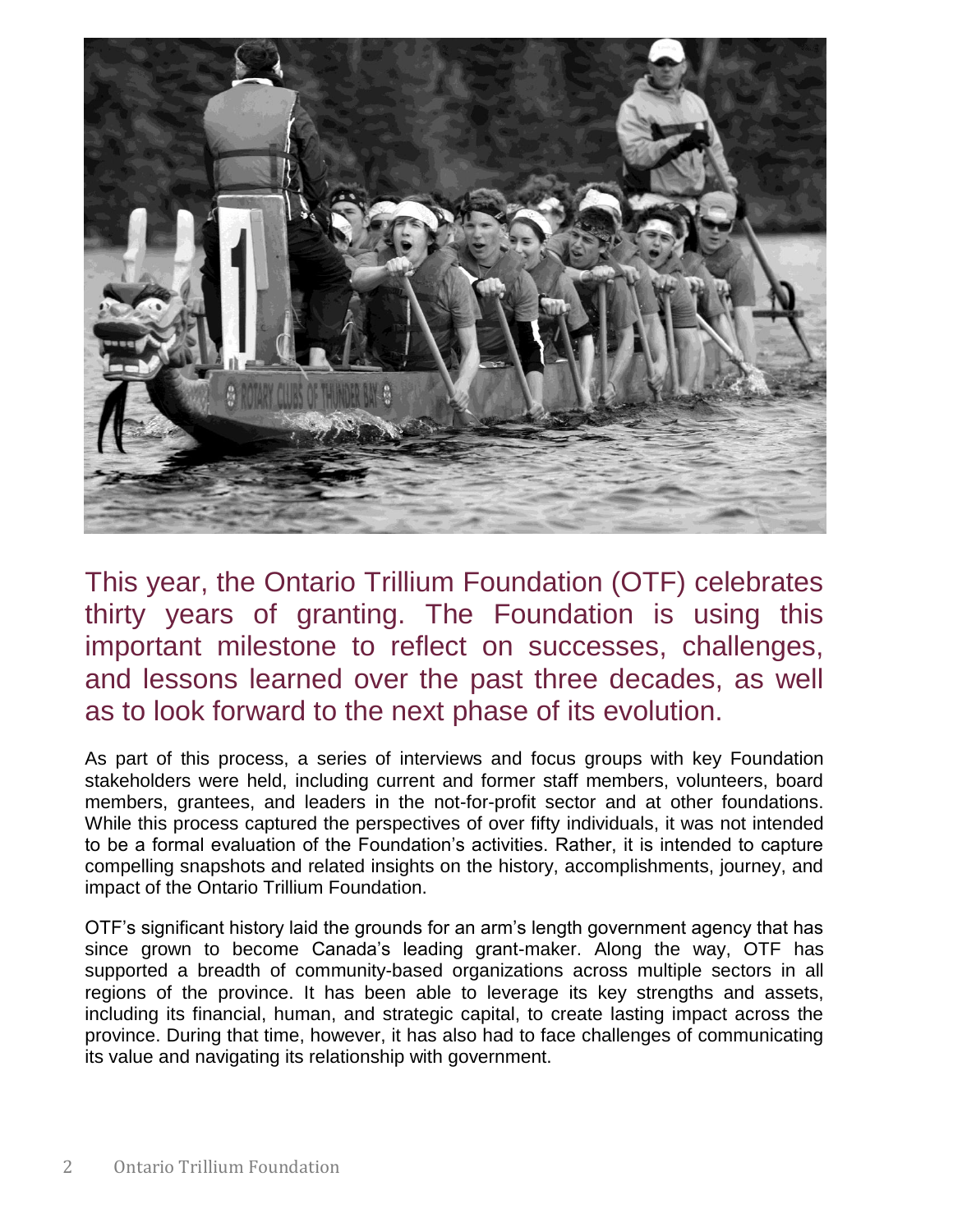This report, *Looking Back: Reflections on Thirty Years of Granting,*  reflects on the past thirty years. Its companion report, *Looking Forward: Coming Trends and Opportunities for the Ontario Trillium Foundation,* provides advice on what the next decade could hold for OTF. A short video, *30 Years of Granting,* brings the key themes from both reports to life.

## **A SIGNIFICANT PAST**

OTF has a significant history that has shaped its evolution over the past thirty years and continues to do so. OTF's founders, each a leader in the charitable or private sector, had a vision for a foundation that could play an important role in fostering a healthy and vibrant Ontario. As John Craig Eaton, founding chairman of the Foundation wrote in 1993, "the leadership of Trillium has been a co-operative effort from the beginning, involving some of the finest minds in the province, who, together, shared a vision that they could make a difference."<sup>1</sup>

Beginning in the early 1980s, this group of people lobbied the provincial government to obtain a license to operate a daily on-line televised lottery to support charitable work. Following years of discussion with the province, the Trillium Foundation was established to provide lottery-funded grants to social service organizations.

The not-for-profit sector has changed tremendously in the last thirty years and along with it, so has OTF. At the time of its founding in 1982, OTF had a funding pool of \$15m. Today, OTF supports a diverse variety of voluntary sector organizations working on issues in four sectors, from arts and culture, to the environment, sports and recreation, and human and social services. With a current annual granting allocation of \$115m, OTF is now one of the largest funders of voluntary sector organizations in Canada. OTF has continued to be an important contributor to the development of the not-for-profit sector, while supporting a culture of volunteerism across the province through the active engagement of local communities in identifying, and selecting, opportunities for funding.

#### **MEETING THE NEEDS OF ONTARIO**

OTF's unique history has positioned it to respond to the needs of the not-for-profit sector and Ontario communities in a variety of ways. According to stakeholders, OTF has met the needs of local communities in three ways: by providing funding and support to early growth organizations, by catalyzing support from other partners, and by providing leadership and initiating innovation in the not-for-profit sector.

**The Trillium Foundation has been a longtime supporter of Artscape. One of our first successful grant applications was for the renovation of Artscape Gibraltar Point. Since then, OTF has funded many projects that Artscape has been involved in. Not only helping us on the capital side but helping to build and share our knowledge with communities across the province and around the world.**

Tim Jones, CEO, Artscape

l

<sup>1</sup> Horsfall Farr, S. (1993). "The First Ten Years". The Trillium Foundation.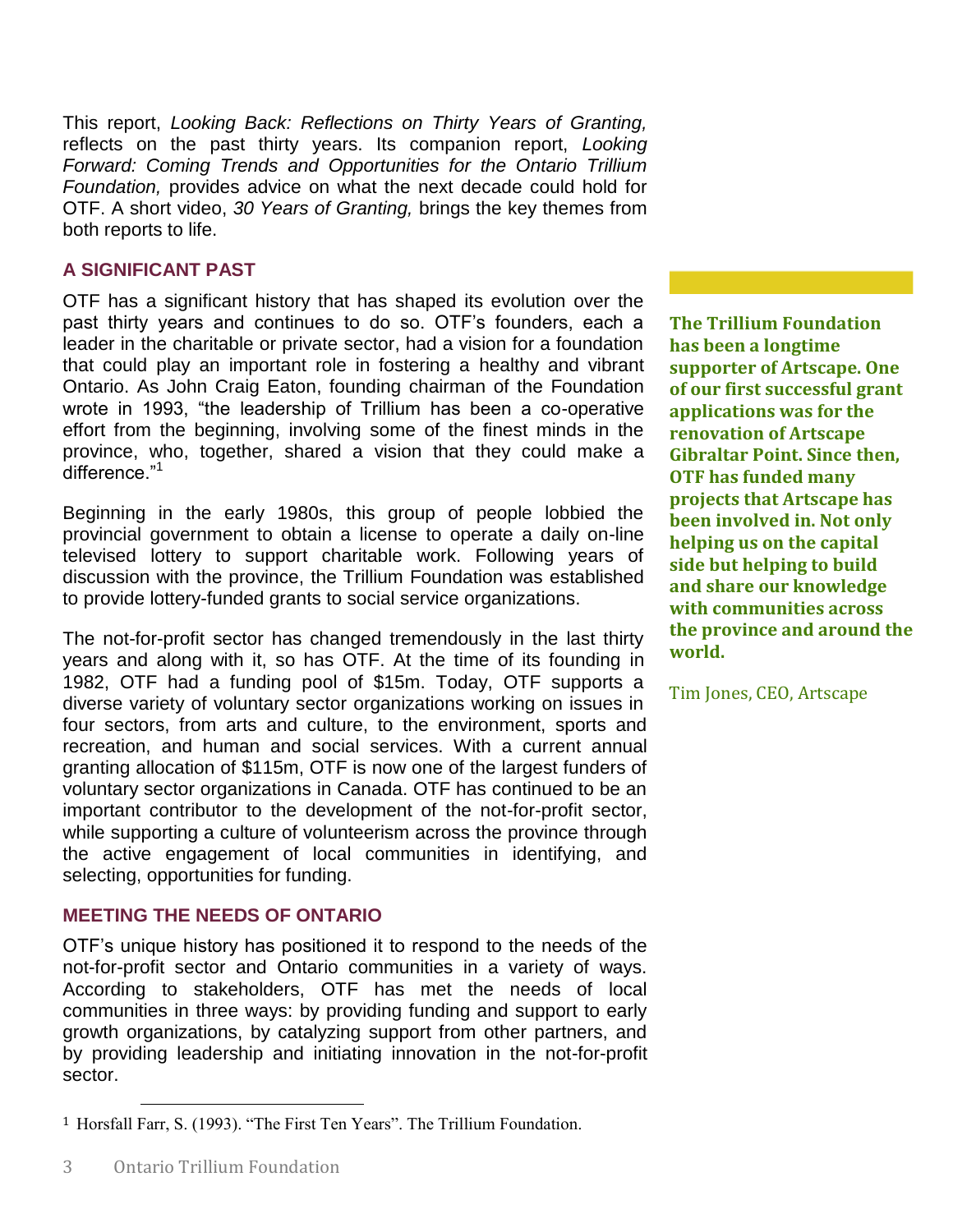**The OTF has been an incredible supporter of CSI as we've grown over the last nine years. They were an early supporter investing in our core. Every time we've grown, OTF has been there to help support that growth.**

Tonya Surman, Executive Director, Centre for Social Innovation

**Pathways to Education has been supported by the Foundation since before Pathways began. They were one of the first funders for our initial research work and have supported us ever since. It's been a wonderful partnership.**

David Hughes, President and CEO, Pathways to **Education** 

Grantees repeatedly recognized OTF as a key partner - often as "critical" to their organization's success. Through the breadth of the Foundation's giving, the substantial size of its contributions, and its thoughtful approach to funding, grantees recognized the Foundation as a "dependable and reliable partner helping to meet community needs." Rick Smith, former Executive Director of grant recipient Environmental Defense noted, "OTF is the single largest funder of environmental organizations in the province; its impact on the sector is huge."

Over the years, OTF has also increased its capacity to create and share knowledge across the sector and to draw new partners to the table. According to former Chair of the Board Janet Passmore, "over the past thirty years, OTF has evolved significantly, and distinguished their value added around process, serving as coaches and knowledge keepers in the community. They know the province." The Foundation has achieved this by building and maintaining strong relationships with individuals and organizations from all sectors throughout the province.

OTF's stakeholders recognize the important role the Foundation plays in enabling smaller or newer organizations to establish themselves and gain credibility. This desire to enhance the long term sustainability of grantees dates back to the Foundation's early days when the New Fundraising Commitment required grantees to develop alternate revenue streams to ensure that their programming could continue after the culmination of OTF's grant.

Beyond funding early growth organizations OTF has also helped to develop capacity by bringing groups together in strategic partnerships. "OTF staff recognize potential synergies and are excellent at introducing groups that could benefit from knowing each other... These partnerships, sometimes between unlikely allies, have resulted in innovative approaches to difficult problems," said the Chair of a Grant Review Team.

Stakeholders recognized that OTF funding helps to catalyze other sources of funding. Nick Saul, former Executive Director of

grant recipient The Stop Community Food Centre said, "OTF opened the door for other funders to work with us... It is hard to find an early partner who is willing to jump with you. OTF is one of those partners that will and that leverages other dollars once you get going." As the first funder in, OTF was identified by at least one funder as being important to reduce the risk for others to commit their own dollars. Saul called OTF "an early investor that understood it could be a multiplier."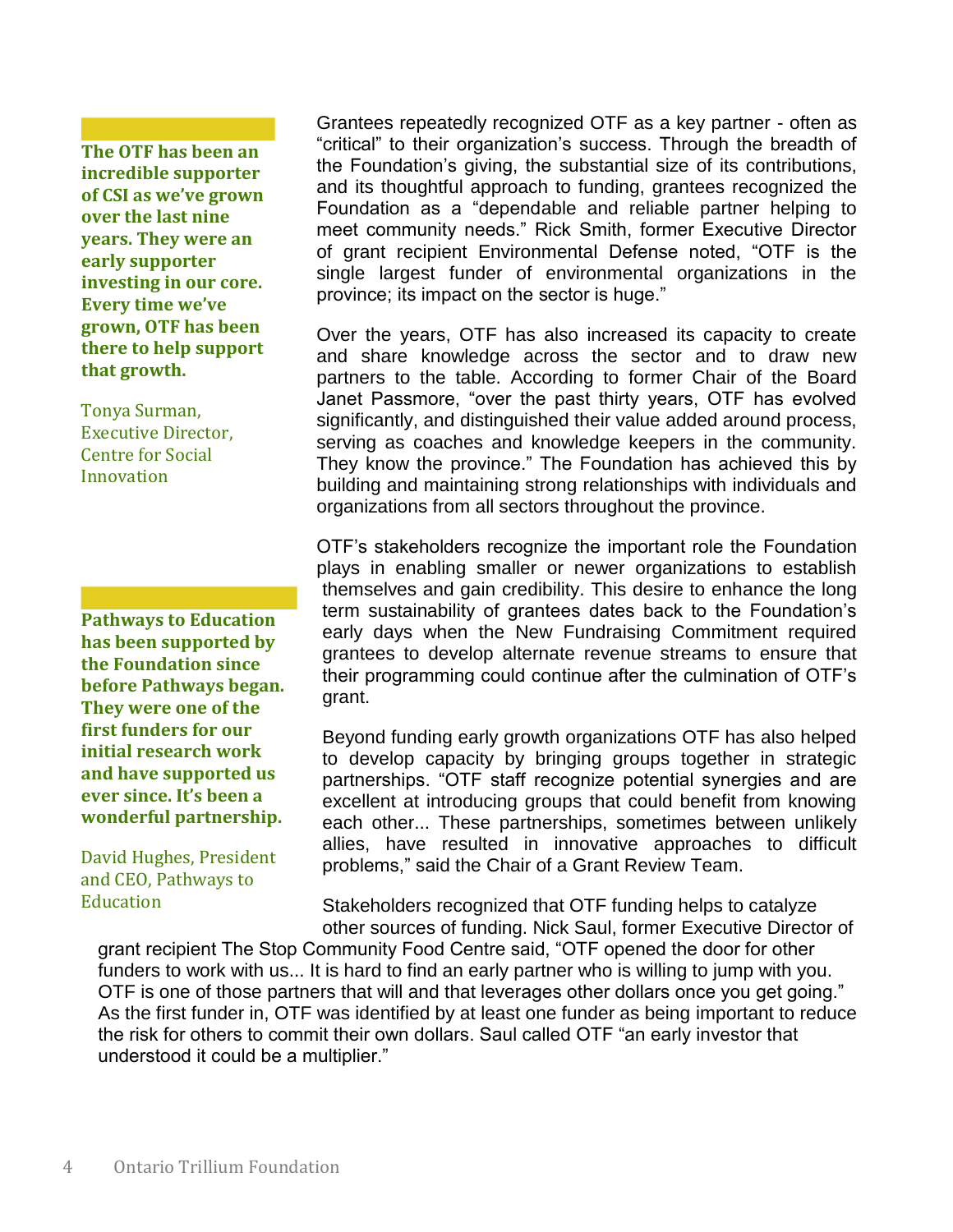Other funders also value OTF's role in developing a pipeline of fundable opportunities. As Shari Austin, Executive Director of the RBC Foundation said, "Corporate funders tend to be more risk averse and prefer to fund organizations with a track record. OTF has the capacity to and is good at funding early stage organizations. They can be helpful to other funders by bringing our attention to organizations that we could fund."

OTF is recognized as a leader in developing the capacity of the not-for-profit sector. According to Saul, "capacity building may not resonate with the average donor, but it has been a crucial role that OTF has played in the sector." This approach has been demonstrated through OTF's commitment to granting for sectoral infrastructure development, grants that leverage new resources for organizations, and convening sector leaders. As one Foundation staff member said, " We see ourselves as part of the sector... We understand the not-forprofit context and we take a 'we're in this together' approach to working with applicants and grantees." OTF is known amongst the not-for-profit sector for helping applicants and grantees to build capacity through their partnership. OTF is a capacity builder.

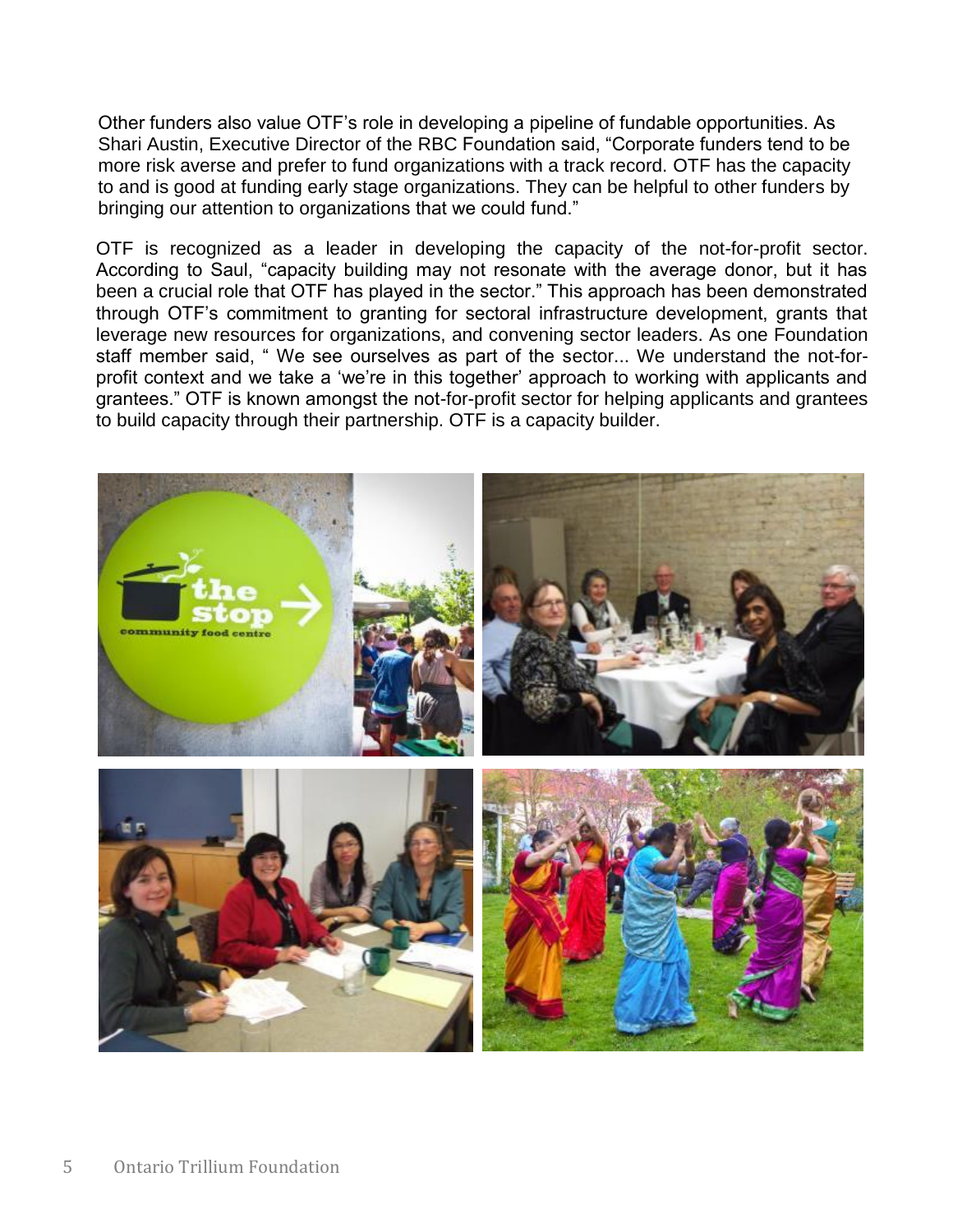

Finally, OTF is recognized as a Foundation that seeks to spur innovation in the sector, learn and adapt, and work well with partners. Rosalind Lockyer, Executive Director of grant recipient the PARO Centre for Women's Enterprise, is inspired by the Foundation's approach: "OTF is keen to learn. Outcomes are stronger for everyone involved when a funder like OTF wants to learn alongside you." From pioneering new types of granting, such as the Future Fund, to investing in early stage ideas, such as social finance or a chief economist for the charitable sector, OTF is seen as a force for sectoral innovation.

#### **BUILDING ON STRENGTHS**

OTF's stakeholders valued the unique perspective it brings to Ontario's granting landscape. These unique qualities include the Foundation's large annual funding pool, intentional deployment of grants across the province, and its local decision-making process.

OTF is distinguished by the size of its funding pool, and by what many stakeholders have described as its unique relationship with government. Several stakeholders pointed to the Foundation's continued credibility with government and the relatively stable funding that this relationship provides as a platform from which the Foundation is able to fund creative and/or higher risk initiatives. For example, several grantees noted that OTF is unique in its ability to provide capital and operating grants.

While many stakeholders noted the challenges of OTF's rigorous application, others felt that there was tremendous value in completing the process. According to a leader in the not-forprofit sector, "when completing an OTF application, grantees are forced to think critically about their programs and whether these programs are achieving their objectives."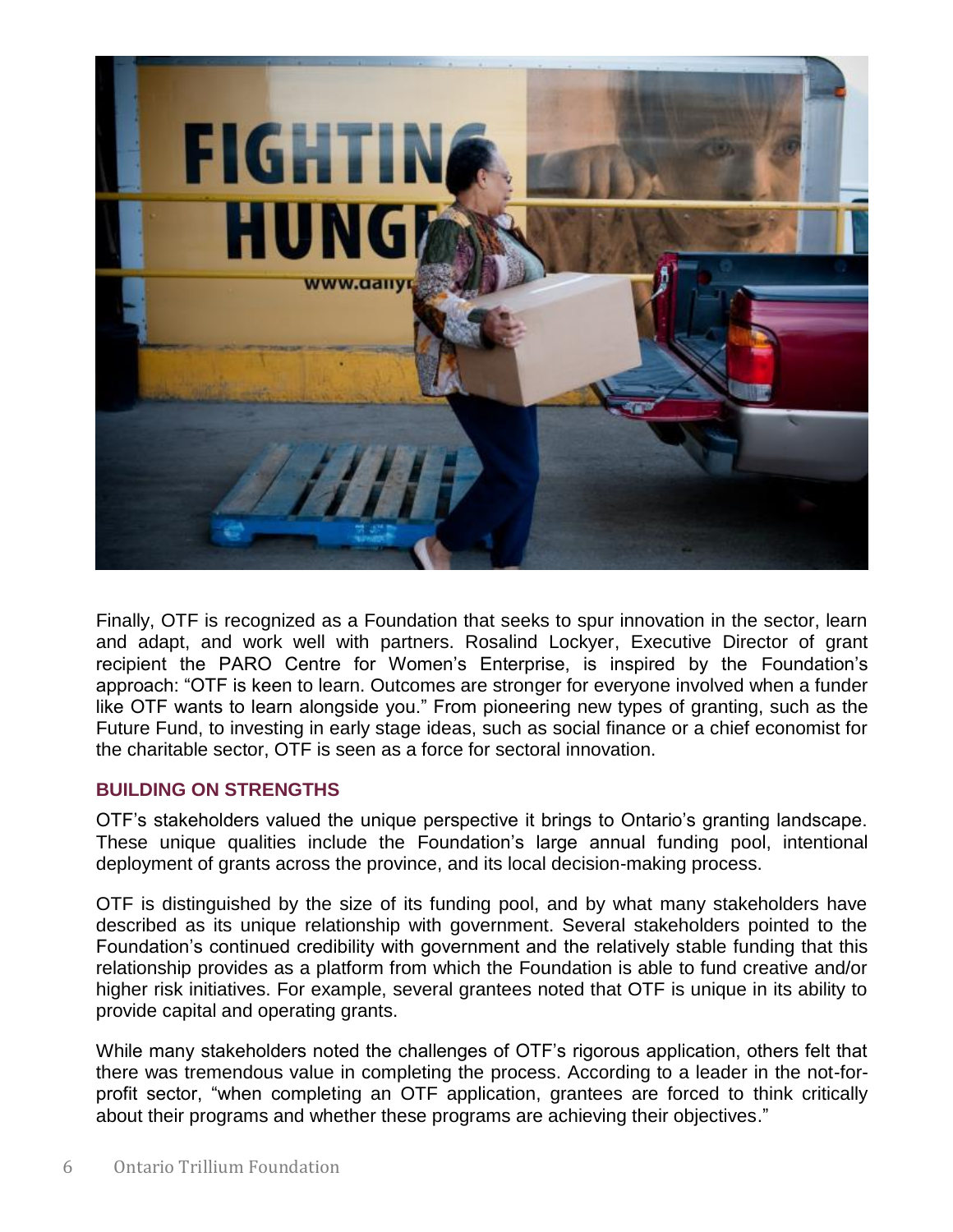Stakeholders valued OTF's community focused approach. "Because of OTF's regional offices, staff, and local granting committees, they know both the current and future needs of local communities," said Hugh O'Neil, former Vice Chair of the Foundation and MPP. OTF's timely community grants responded to local needs, and in many cases, OTF was the only source of funding for these organizations.

According to Ian Bird, former grant recipient and CEO of Community Foundations of Canada, OTF's commitment to engage local citizens "as part of the process and not just beneficiaries" is a key strength. OTF's Grant Review Teams understand and are responsive to local needs and add accountability to local communities.

In addition to its volunteers, stakeholders see the Foundation's staff as a key strength. Their compassion and commitment to their work, their knowledge base, and their highly targeted support were all cited as tremendous assets for those working with OTF. Lockyer noted, " When I talk to project officers, I can tell them the reality of what I'm working with and they are interested. That makes all of the difference to me. They made us feel that we had something really important to contribute." This intentional high engagement approach leaves applicants and grantees feeling appreciated and supported. Other grantees concurred, "OTF staff connected us to allies, research and resources. We see them as partners rather than as a funder."

OTF offers a unique balance between its locally responsive granting and its strategic province-wide focus. According to Liz Weaver, Vice President at Tamarack – a grantee and partner, " The diversity of grants that OTF makes – across regions, sectors, different types of organizations and projects – gives them an important vantage point to see how we are advancing on some of our province's greatest challenges."

#### **TACKLING CHALLENGES**

While OTF has built its success on its unique combination of assets, the Foundation has also faced challenges. These include communicating its value and its relationship with government.

OTF is known for letting grantees take the lead in communicating the value of what they are able to achieve. While its sense of humility is appreciated, stakeholders urged the Foundation to champion its successes and those of its grantees. As a component of this effort, stakeholders indicated the need for a more robust system for measuring and evaluating impact. Once this impact is better understood, OTF will be even better positioned to communicate what it does and what it has achieved to build further support.

Stakeholders recognize the unique challenges that OTF faces as an arms length agency of the provincial government. With this in mind, stakeholders emphasized the need to choose grantees carefully to maximize impact per dollar spent and to explore new sources of funding, such as private giving, that could be used to offset future funding changes.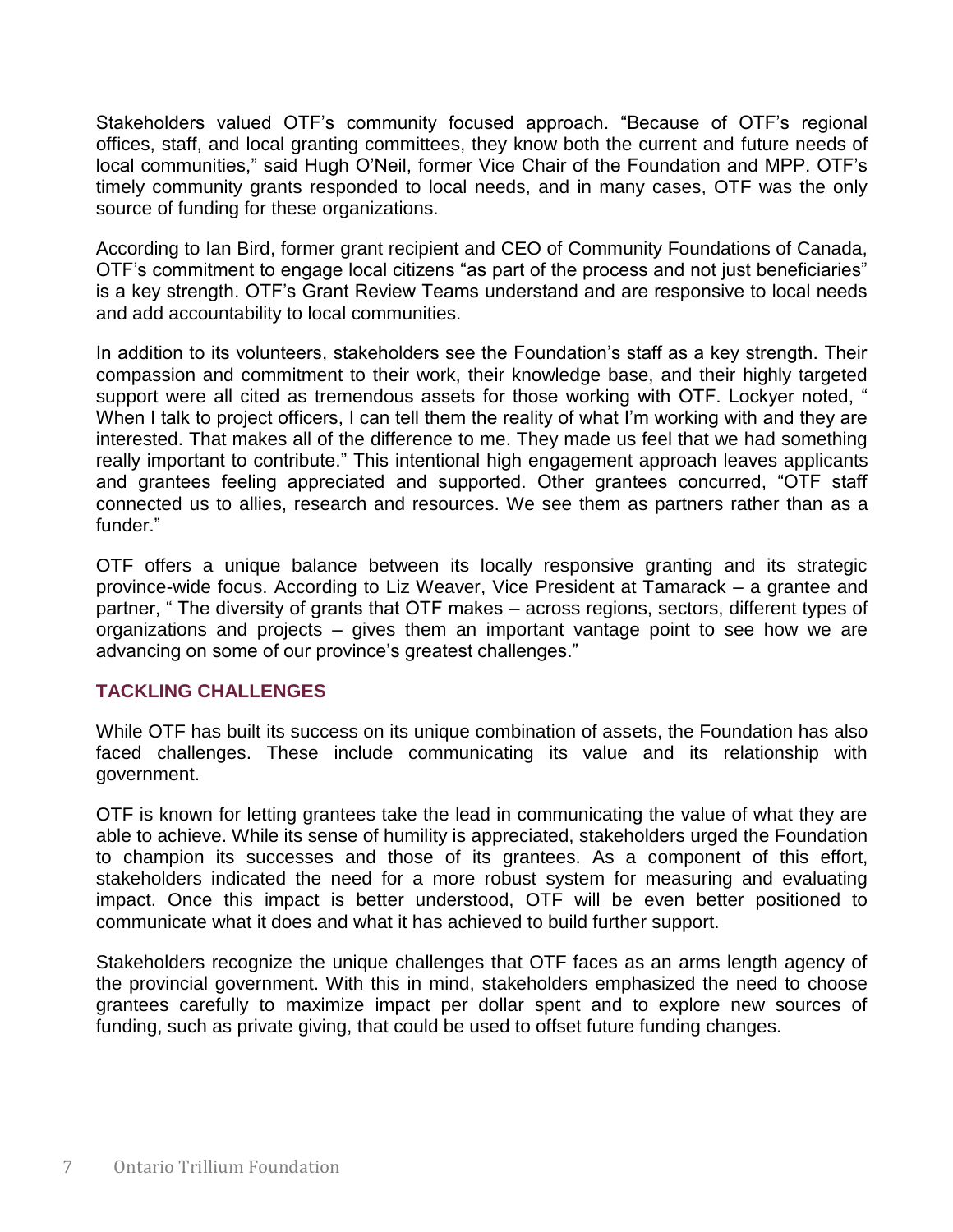## **CONCLUSION**

OTF has been, and remains, a community builder in Ontario. Passmore sees "OTF as one of the founding architects of the third sector." A nimble, progressive, and pragmatic catalyst, OTF invests in community. The Foundation martials its tremendous human and financial resources to make a difference in the province. As it embraces the challenges of an evolving not-forprofit sector, the Foundation has created a lasting legacy across virtually all of Ontario's communities. Moving forward, OTF must address challenges – including communicating its impact and maintaining a strong relationship with government – by leveraging its strengths and core competencies, as well as the wisdom of its stakeholders.

For more information on how the Ontario Trillium Foundation has evolved over the past thirty years, please see the companion report, *Looking Forward,*  and video, *30 Years of Granting.*